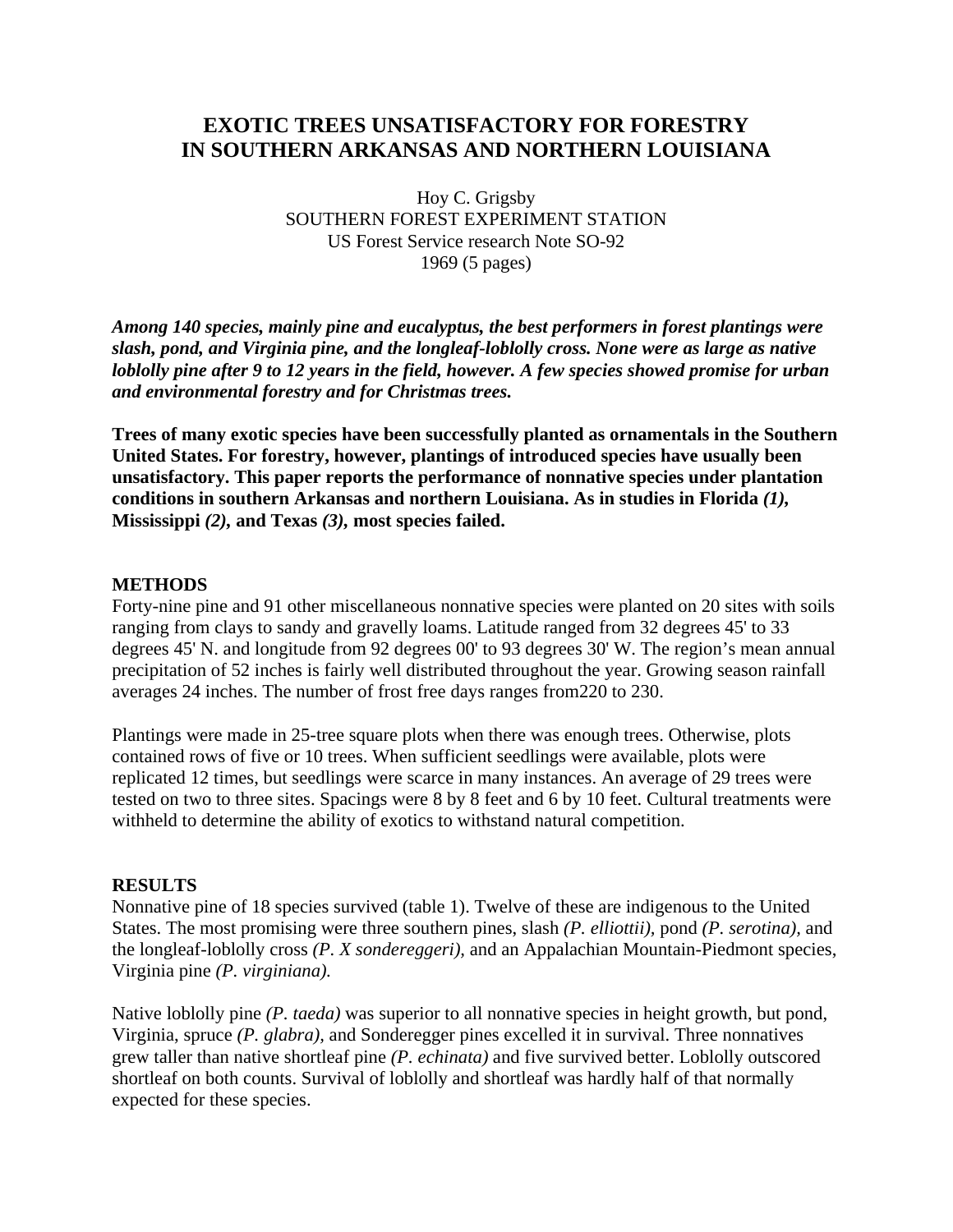The 12 surviving miscellaneous natives and exotics are also listed in table1. Four are native to the test area, four are indigenous to the United States, and four are exotic.

Miscellaneous exotics that showed some promise included *Cupressus arizonica, Zelkova serrata,*  and *Chamaecyparis thyoides. C. arizonica* is a Christmas tree species. It grew satisfactorily on several sites and attained salable size in 3 to 5 years. It has been determined that by propagating the best trees by rooted cuttings the proportion of salable *C. arizonica* Christmas trees in a plantation - normally about one in three - can be raised considerably. *Z. serrata* withstands native competition well, is often multistemmed, and is shade tolerant. *C. thyoides* grows well on wet sites, is more tolerant to competition than the southern pines, and will undoubtedly grow at a closer spacing than the pines.

Only 11 *Cryptomeria japonica* were tested. Although all o f these were winter-killed, a single tree in a demonstration plot survived. It is well developed and fast growing, but the new growth is occasionally killed by low winter temperatures. Visitors from the Orient report that *C. japonica* does well in areas of Japan where winters are much colder than any encountered in the present study. Strains from those areas may perform well here.

Soil textures on which some of the species survived best are given in table 2. Several species survived equally well on three or four soils, but most did best on fine sandy loams. Next best survival was obtained on silty clay loams and clays. In general silty clay loams or coarser textures were best.

Thirty-two pine and 79 other species failed in the trials. Sixteen of the unsatisfactory pines are nonnative to the test area but are indigenous to the United States. The others are native to Mexico, Central America, the Caribbean, Europe, and Asia. Failure of all 46 eucalyptus species was caused mainly by winter kill either in the nursery or during the first year in the plantation. The species that failed, along with their geographic seed sources, are listed at the end of this note.

### **DISCUSSION**

Complete failures of species were probably due to weed and grass competition and unfavorable temperature, humidity, and rainfall. As expected, most mortality occurred during the year of outplanting.

The effects of weather on survival of promising species were unclear. Survival was generally highest in 1954, when annual rainfall was lowest and summer temperatures were highest (table 3). During August 1954, there were 18 consecutive days with a maximum temperature of 100 degrees F. or more. Survival was poorest in 1957, when annual rainfall was considerably above average and summer temperatures were below average. That year was the only one in which growing-season rainfall departed radically from normal--plus 14.41 inches. Although many of the successful nonnatives are from areas south of the plantations, it seems unlikely that dry, hot weather in the summer directly improved the survival of newly planted seedlings. Perhaps heavy rains during the growing season decreased survival indirectly by increasing weed and grass competition.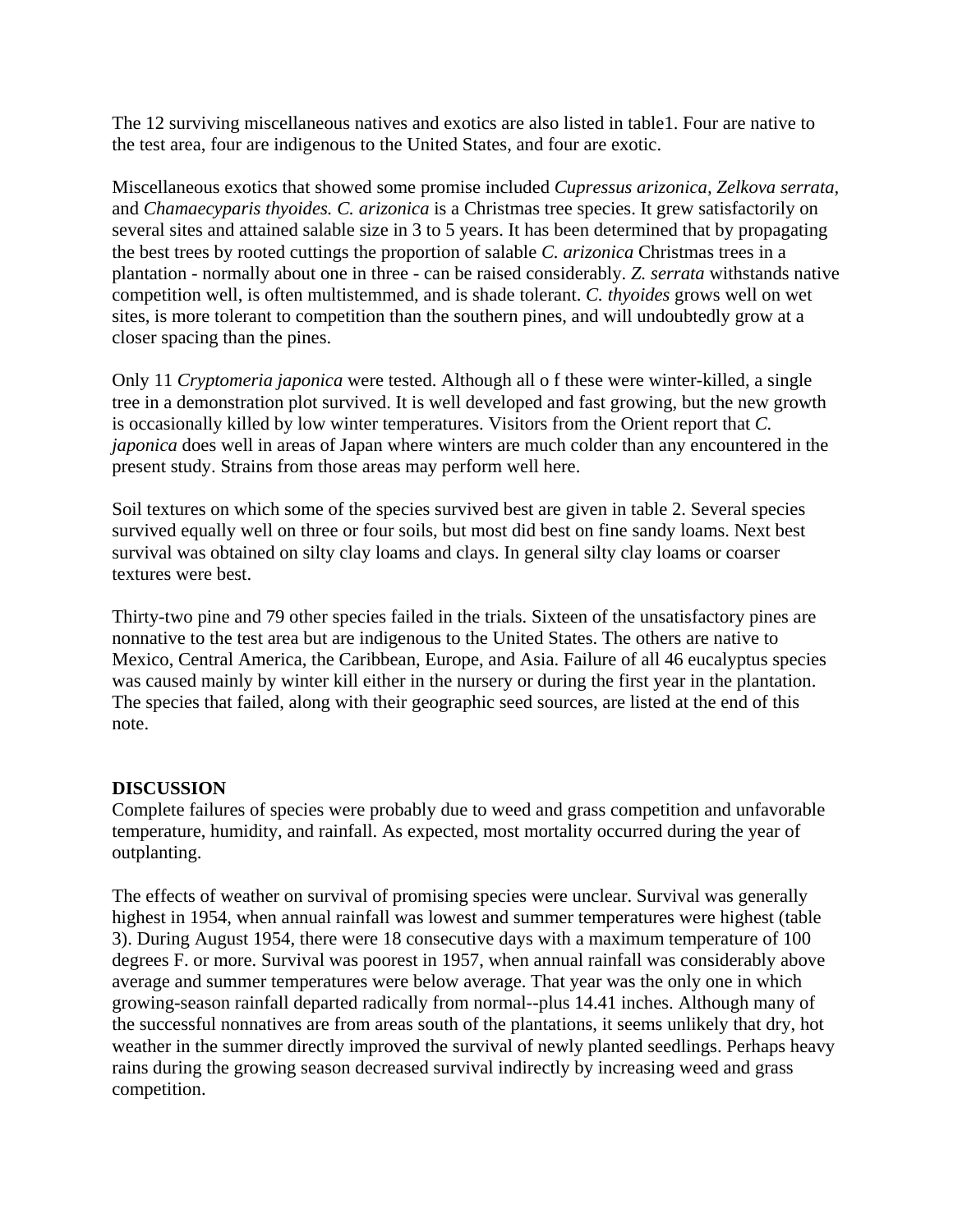Winter cold caused many failures. The minimum temperature during the study was -3 degrees, but only three times did winter temperature drop below 11 degrees.

Most pines, except slash and longleaf, were attacked by the Nantucket pine tip moth *(Rhyacionia frustrana* Comst.). Slash, Sonderegger, loblolly, and pond pines were attacked by fusiform rust *(Cronartium fusiforme* Hedgc. and Long), no other diseases were observed on shortleaf pine.

## **LITERATURE CITED**

1. Kraus, J. F. 1963. The Olustee Arboretum--performance of 67 species of forest trees. USDA Forest Serv. Res. Pap. SE-4, 47 pp. Southeast. Forest Exp. Sta., Asheville, N.C.

2. Schmitt, D., and Namkoong, G. 1965. Pine species in the Harrison Experimental Forest Arboretum. USDA Forest Serv. Res. Pap. SO-18, 18 pp. South. Forest Exp. Sta., New Orleans, La.

3. Zobel, B. J., Campbell, T. E., Cech, F. C., and Goddard, R. E. 1956. Progress report--survival and growth of native and exotic pines, including hybrid pines, in western Louisiana and east Texas. Tex. Forest Serv. Res. Note 17, 16 pp.

| Species and origin                                             | <b>Sites</b><br>planted | Years<br>planted | <b>Trees</b><br>planted | Surviva | Weighted<br>average<br>height <sup>1</sup> |
|----------------------------------------------------------------|-------------------------|------------------|-------------------------|---------|--------------------------------------------|
| <b>PINES</b>                                                   | No.                     |                  | No.                     | Percent | Feet                                       |
| Pinus clausa (Chapm.) Vasey--N. Fla.                           | 14                      | 1955-57          | 386                     | 2.1     | 17.5                                       |
| P. densiflora Sieb. & Zucc.--Japan                             | 3                       | 1955             | 42                      | 9.5     | 12.2                                       |
| P. echinata Mill.--Ark.                                        | 18                      | 1955-57          | 544                     | 27.2    | 28.0                                       |
| P. echinata X P. taeda--Placerville, Calif.                    | 5                       | 1956-57          | 50                      | 20.0    | 30.2                                       |
| <i>P. echinata X P. taeda X X wind--Placerville.</i><br>Calif. | 1                       | 1954             | 12                      | 33.3    | 23.5                                       |
|                                                                |                         |                  |                         |         |                                            |
| P. elliottii var. densa Little & Dorman--S. Fla.               | 6                       | 1954-57          | 166                     | 1.2     | 27.0                                       |
| P. elliottii Engelm.--S. Miss.                                 | 15                      | 1954-57          | 455                     | 29.7    | 29.1                                       |
| P. glabra Walt.--S. Miss.                                      | 6                       | 1955-56          | 51                      | 47.1    | 23.6                                       |

Table 1.-- *Surviving species*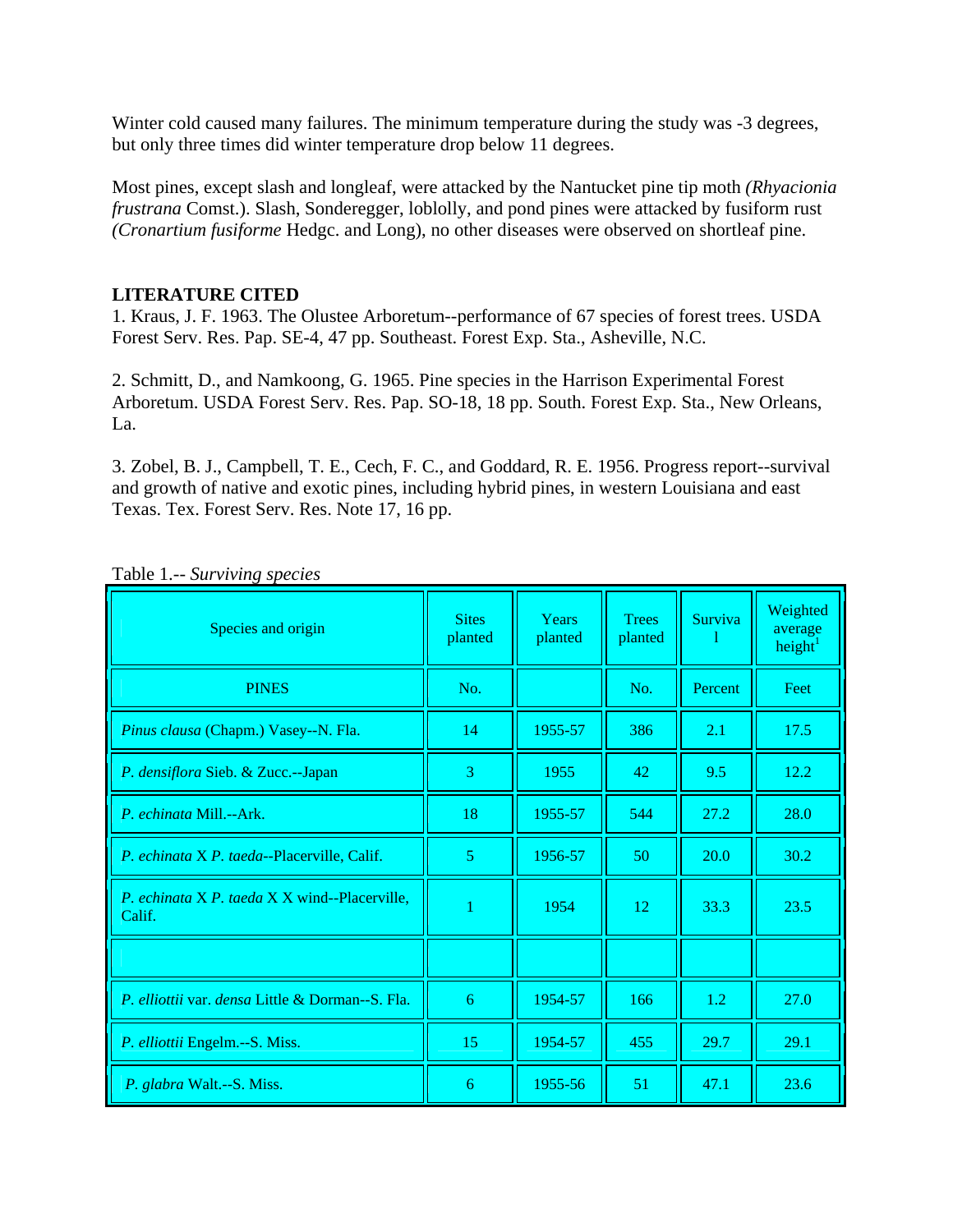| P. massoniana Lamb.--China                                                  | $\overline{7}$ | 1954-56 | 105            | 19.0            | 13.5 |
|-----------------------------------------------------------------------------|----------------|---------|----------------|-----------------|------|
| P. nigra Arnold--Italy                                                      | 16             | 1955-56 | 419            | .7              | 7.6  |
|                                                                             |                |         |                |                 |      |
| P. palustris Mill.--S. Miss.                                                | 17             | 1954-57 | 405            | 15.3            | 18.6 |
| P. pinaster Ait.--No. 9, No. 10, Italy, France,<br>Morocco, Spain, Portugal | 13             | 1954-57 | 581            | $.5\phantom{0}$ | 19.3 |
| P. pinea L.--Italy                                                          | 11             | 1954-56 | 133            | 2.3             | 8.7  |
| P. ponderosa X P. montezumae--Mexico                                        | $\overline{2}$ | 1954-55 | $\overline{7}$ | 42.9            | 16.2 |
|                                                                             |                |         |                |                 |      |
| P. pungens Lamb.--N. Ga.                                                    | 9              | 1955-57 | 72             | 18.1            | 14.7 |
| P. rigida Mill.--Ga.                                                        | 1              | 1954    | 12             | 8.3             | 14.8 |
| P. serotina Michx.--N. Fla.                                                 | 11             | 1955-56 | 121            | 54.5            | 28.7 |
| P. X sondereggeri H. H. Chapm.--S. Fla., E.<br>Tex.                         | 16             | 1954-57 | 330            | 38.2            | 29.4 |
| P. strobus L.--N.C., Ga.                                                    | 1              | 1957    | 24             | 33.3            | 7.5  |
|                                                                             |                |         |                |                 |      |
| P. taeda L.--Ark.                                                           | 16             | 1954-57 | 582            | 31.8            | 33.1 |
| P. taeda X X P. echinata X P. taeda--Calif.                                 |                | 1957    | 3              | 100.0           | 31.0 |
| P. thunbergiana Franco--Japan                                               | 16             | 1954-57 | 614            | 21.0            | 9.8  |
| P. virginiana Mill.--N. Ala., N. Ga.                                        | 13             | 1954-57 | 249            | 52.6            | 24.9 |
| <b>MISCELLANEOUS NATIVES &amp; EXOTICS</b>                                  |                |         |                |                 |      |
| Chamaecyparis thyoides (L.) B.S.P.--N.C.                                    | $\overline{2}$ | 1957    | 53             | 35.8            | 14.6 |
| Cupressus arizonica Greene--S. Ariz.                                        | $\overline{4}$ | 1954-57 | 84             | 36.9            | 13.2 |
| Cupressus sempervirens L.--Italy                                            | $\overline{2}$ | 1954-55 | 22             | 4.5             | 9.0  |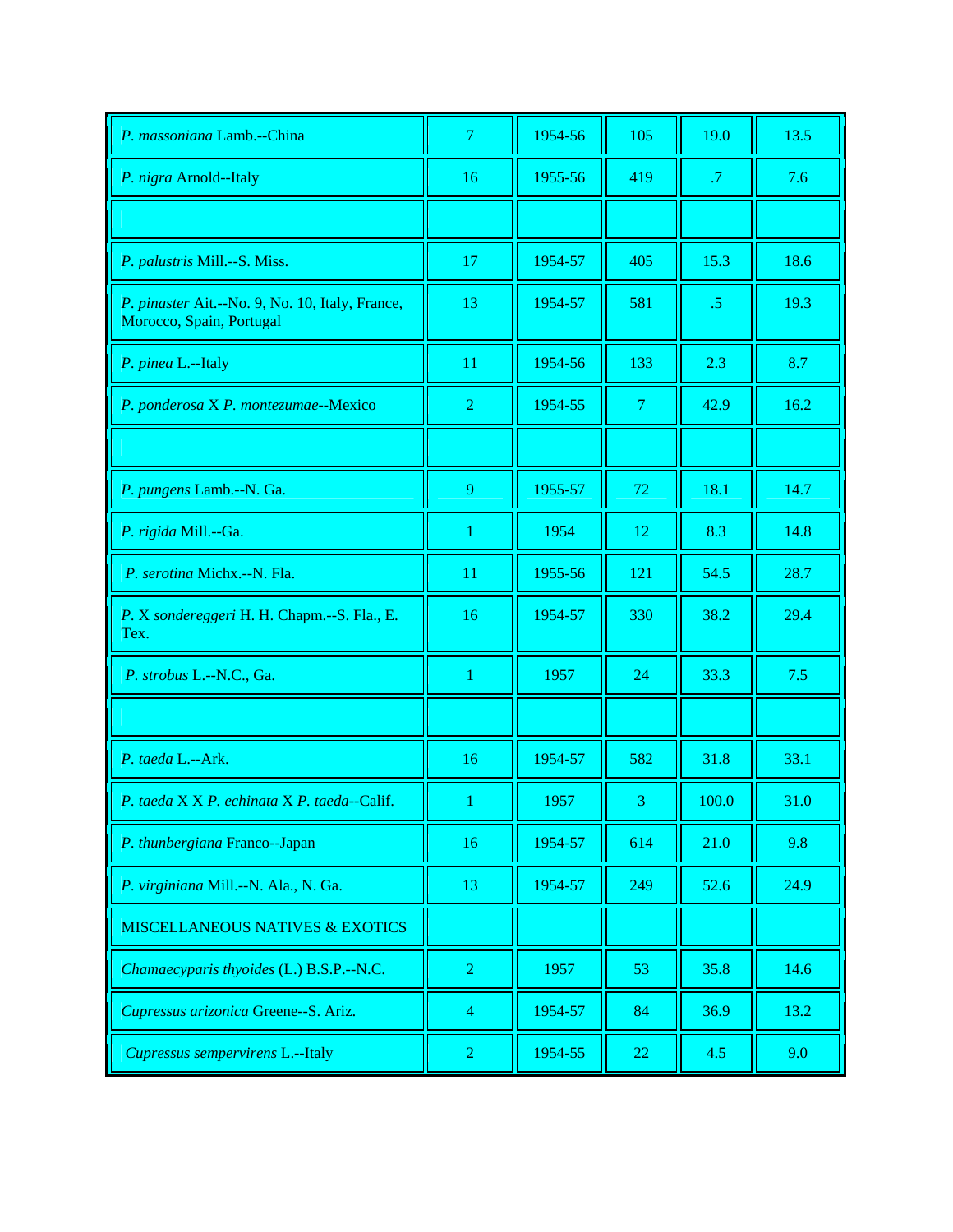| Cupressus thurifera (C.lusitanica benthami<br>Carr.)--Herbst Seed | 3              | 1957    | 62  | 1.6  | 6.0  |
|-------------------------------------------------------------------|----------------|---------|-----|------|------|
|                                                                   |                |         |     |      |      |
| Cupressus torulosa Don--Himalayas                                 |                | 1955    | 6   | 33.3 | 17.1 |
| Juniperus virginiana L.--E. Okla.                                 | 11             | 1956-57 | 236 | 26.3 | 12.5 |
| Populus robusta--S. Europe                                        | $\overline{2}$ | 1957    | 21  | 42.9 | 31.1 |
| Salix nigra Marsh.--Ark.                                          |                | 1957    | 10  | 20.0 | 11.5 |
| <i>Taxodium distichum var. nutans Ait.--N. Fla.</i>               | $\overline{5}$ | 1954-57 | 94  | 37.2 | 4.7  |
|                                                                   |                |         |     |      |      |
| Taxodium distichum var. distichum---S. Ark.                       | 8              | 1954-57 | 142 | 44.8 | 7.3  |
| Thuja japonica--Japan                                             | $\overline{2}$ | 1955-57 | 9   | 11.1 | 3.0  |
| Zelkova serrata Mak.--Calif.                                      | 3              | 1957    | 93  | 44.1 | 14.7 |

 $<sup>1</sup>$  Average height, weighted by age, at the end of the 1966 growing season.</sup>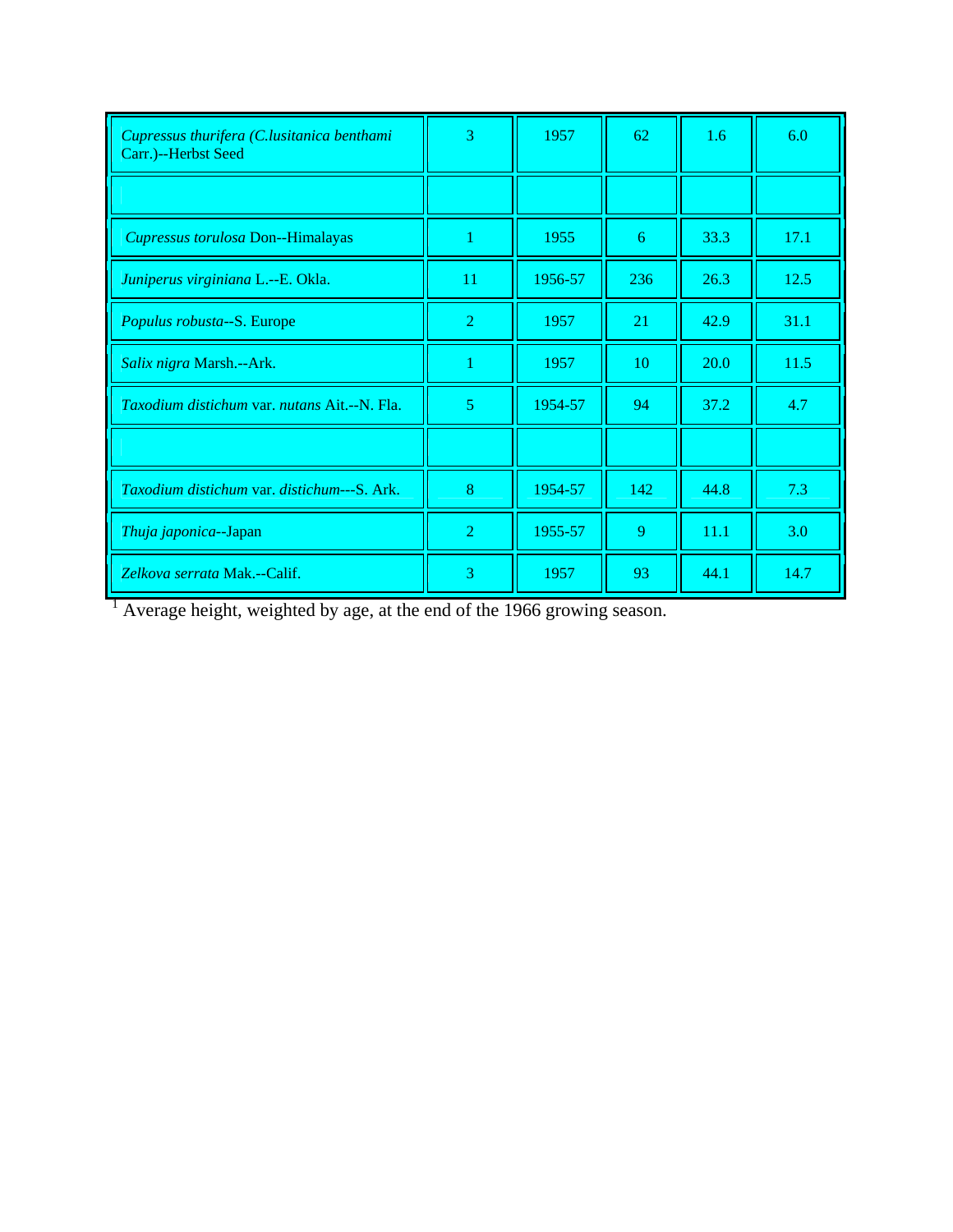|                                          | Soil textures on which survival was best |              |  |                                                                                                      |                         |                                         |              |                           |                                               |
|------------------------------------------|------------------------------------------|--------------|--|------------------------------------------------------------------------------------------------------|-------------------------|-----------------------------------------|--------------|---------------------------|-----------------------------------------------|
| <b>Species</b>                           | Clay                                     |              |  | $\left \text{Silty}\right \left \text{Clay}\right \left \text{Silty}\right \left \text{Silt}\right $ |                         | Fine                                    |              |                           | $\ \text{Sandy}\ $ Fine $\ \text{Gravelly}\ $ |
|                                          |                                          | clay         |  | loam                                                                                                 |                         | loam  clay   loam  sandy  loam <br>loam |              | $\vert$ sand $\vert$ loam |                                               |
| Pinus clausa (Shapm.) Vasey              |                                          |              |  |                                                                                                      |                         | $\mathbf X$                             |              |                           |                                               |
| $P.$ echinata Mill.                      | X                                        |              |  |                                                                                                      |                         | X                                       |              |                           | $\mathbf{X}$                                  |
| P. elliottii Engelm.                     |                                          |              |  | X                                                                                                    |                         |                                         |              |                           |                                               |
| P. elliottii densa Little & Dorman       |                                          |              |  |                                                                                                      |                         | X                                       |              |                           |                                               |
| P. nigra Arnold                          |                                          |              |  |                                                                                                      |                         | $\mathbf X$                             |              |                           |                                               |
| $P.$ palustris                           |                                          |              |  | X                                                                                                    |                         |                                         |              |                           |                                               |
|                                          |                                          |              |  |                                                                                                      |                         |                                         |              |                           |                                               |
| P. pinaster Ait.                         |                                          |              |  |                                                                                                      |                         |                                         |              | $\mathbf X$               |                                               |
| P. pinea L.                              |                                          | $\mathbf{X}$ |  |                                                                                                      |                         | $\mathbf{X}$                            |              |                           |                                               |
| P. pungens Lamb.                         |                                          |              |  |                                                                                                      | $\mathbf X$             | $\mathbf X$                             |              |                           |                                               |
| $\vert P$ . serotina Michx.              | X                                        |              |  | X                                                                                                    |                         | $\mathbf X$                             |              |                           |                                               |
| $\vert P$ . X sondereggeri H. H. Chapm.  |                                          |              |  | $\mathbf{X}$                                                                                         | $\mathbf X$             |                                         |              | $\mathbf X$               |                                               |
| $P$ .taeda L.                            | X                                        |              |  |                                                                                                      | $\overline{\mathbf{X}}$ |                                         | $\mathbf X$  | $\mathbf{X}$              |                                               |
|                                          |                                          |              |  |                                                                                                      |                         |                                         |              |                           |                                               |
| P. thunbergiana Franco                   |                                          |              |  |                                                                                                      |                         | $\mathbf{X}$                            |              |                           |                                               |
| P. virginiana Mill.                      |                                          |              |  |                                                                                                      |                         | X                                       | $\mathbf{X}$ |                           | X                                             |
| Juniperus virginiana L.                  | $\mathbf{X}$                             |              |  | $\mathbf X$                                                                                          |                         | X                                       |              |                           |                                               |
| Taxodium distichum var. nutans Ait.      | X                                        |              |  |                                                                                                      |                         |                                         |              |                           |                                               |
| <i>Taxodium distichum var. distichum</i> | $\mathbf X$                              |              |  | $\mathbf X$                                                                                          |                         |                                         |              |                           |                                               |

Table 2.-- *Survival in relation to soils*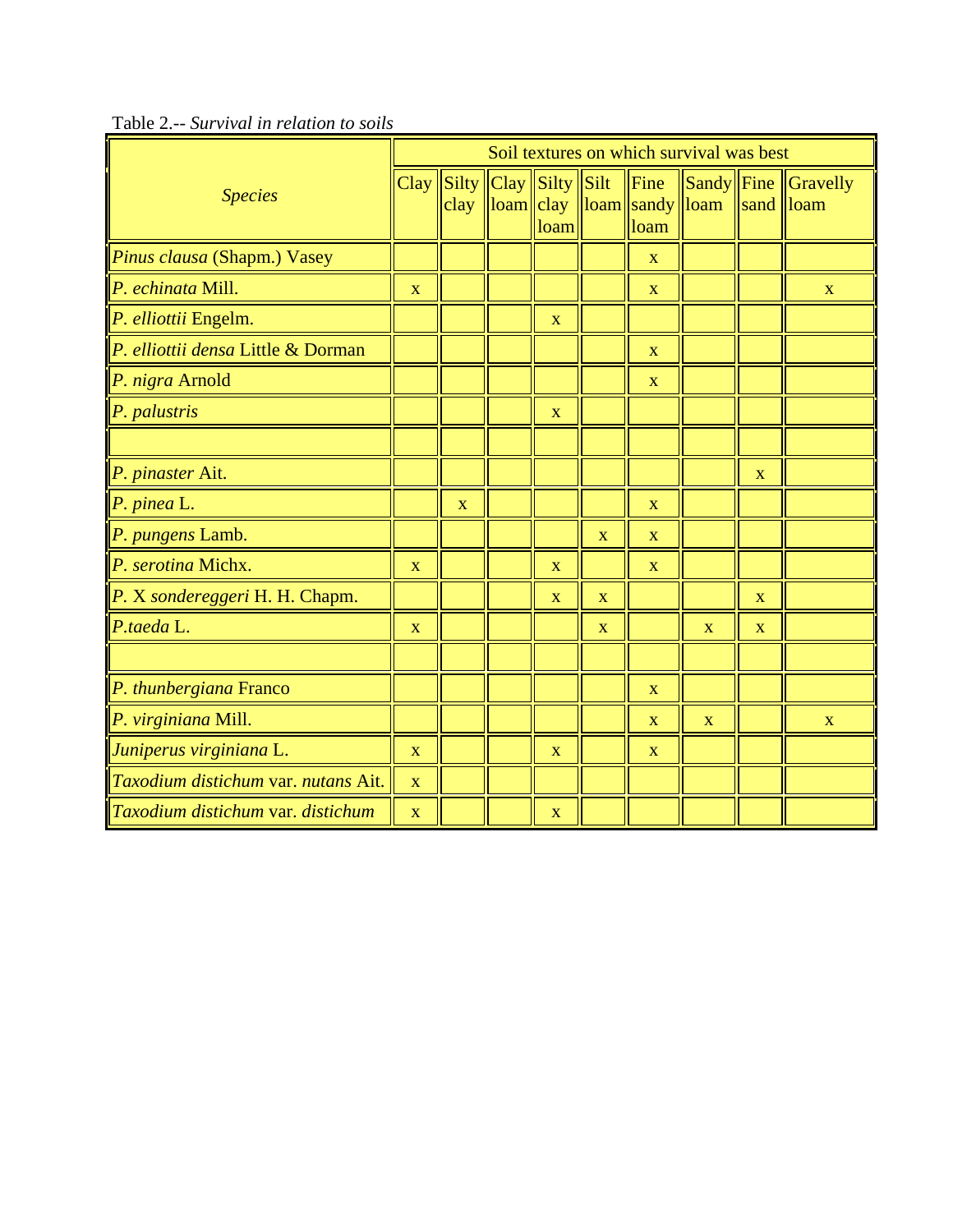|      |                     | Rainfall | Temperature  |                |                               |    |
|------|---------------------|----------|--------------|----------------|-------------------------------|----|
| Year | April-September     |          |              | Total for year |                               |    |
|      | Actual<br>Departure |          | Actual       |                | Departure   Maximum   Minimum |    |
|      | -Inches-            |          | -F. degrees- |                |                               |    |
| 1954 | 20.25               | $-2.81$  | 38.09        | $-12.72$       | 108                           | 16 |
| 1955 | 20.87               | $-2.19$  | 47.66        | $-3.15$        | 98                            | 12 |
| 1956 | 19.38               | $-3.68$  | 47.23        | $-3.58$        | 104                           | 16 |
| 1957 | 37.47               | $+14.41$ | 74.52        | $+23.71$       | 97                            | 13 |

# Table 3.--*Rainfall and temperatures, 1954-57*

| SPECIES THAT FAILED AND THEIR SEED SOURCES |                     |  |  |  |
|--------------------------------------------|---------------------|--|--|--|
| <b>PINES</b>                               | <b>SOURCE</b>       |  |  |  |
| Pinus attenuata Lemm                       | Calif.              |  |  |  |
| P. attenuata X P. radiata                  | Calif.              |  |  |  |
| P. bahamensis (P. caribaea)                | <b>Bahamas</b>      |  |  |  |
| P. banksiana Lamb                          | Minn.               |  |  |  |
| P. caribaea Morelet                        | <b>Br.</b> Honduras |  |  |  |
| P. coulteri D. Don                         | Calif.              |  |  |  |
| P. ellottii X <sup>P</sup> . palustris     | <b>Gulf South</b>   |  |  |  |
| P.excelsa (P. griffithii)                  | Himalayas           |  |  |  |
| P. griffithii McClelland                   | Himalayas           |  |  |  |
| P. haepensis Mill                          | Italy               |  |  |  |
| P. hondurensis (P. caribaea)               | <b>Br.</b> Honduras |  |  |  |
| P. jeffreyi Grev. & Balf.                  | Calif.              |  |  |  |
| P. khasya Royle                            | <b>Burma</b>        |  |  |  |
| P. lambertiana Dougl.                      | Calif.              |  |  |  |
| P. longifolia (P. roxburghii Sarg.)        | India               |  |  |  |
| P. luchuensis Mayr                         | Okinawa             |  |  |  |
| P. lumholtzii Robins. & Fern.              | Mexico              |  |  |  |
| P. merkussi Jungh. & de Vriese             | Burma               |  |  |  |
| P. michoacana Martinez                     | Mexico              |  |  |  |
| P. montezumae Lamb.                        | Mexico              |  |  |  |
| P. muricata D. Don                         | Calif.              |  |  |  |
| P. patula Schiede & Deppe                  | Mexico              |  |  |  |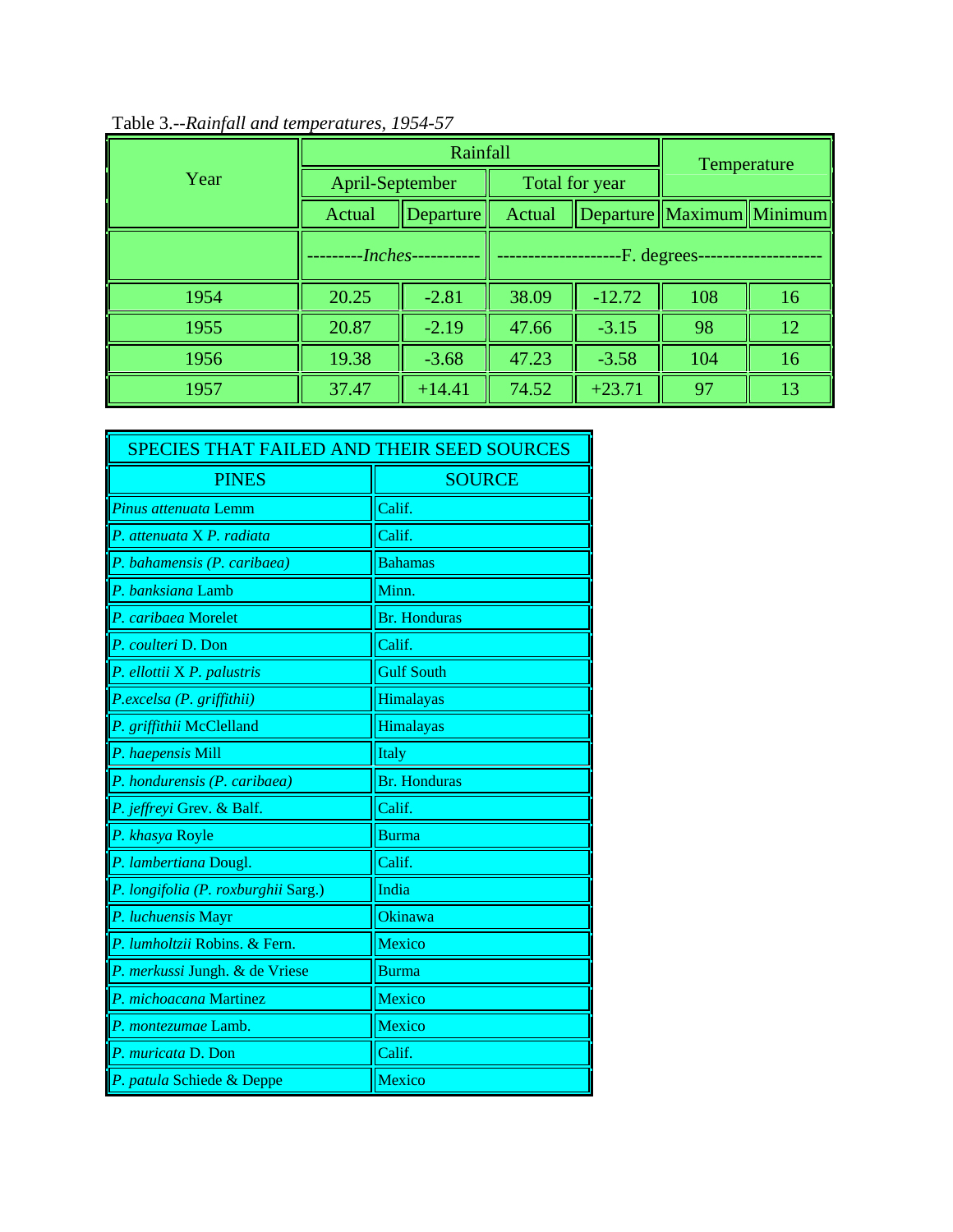| P. ponderosa Laws.                               | Ariz., Calif.      |
|--------------------------------------------------|--------------------|
| P. ponderosa var. arizonica (Engelm.)<br>Shaw    | Ariz.              |
| P. ponderosa x P. engelmannii                    | Calif.             |
| P. pseudostrobus Lindl.                          | Mexico             |
| P. radiata D. Don                                | Calif.             |
| P. reflexa Engelm.                               | Mexico             |
| P. sabiniana Dougl.                              | Calif.             |
| P. sylvestris L.                                 | Spain              |
| P. taeda L.                                      | Tex.               |
| P. teocote Schiede & Deppe                       | Mexico             |
| P. torreyanna Parry                              | Calif.             |
|                                                  |                    |
| <b>MISCELLANEOUS EXOTICS</b>                     |                    |
| Ailanthus glandulosa Desf.                       | <b>Herbst Seed</b> |
| Araucaria angustifolia (Bert.) O. Kuntze         | <b>Brazil</b>      |
| Callitris calcarata A. Cunn. ex Mirb.            | Australia          |
| C. robusta R. Br.                                | <b>Australia</b>   |
| Casuarina cunninghamia Miq.                      | Ark.               |
| C. equisetifolia Forst.                          | Australia          |
| C. spp. Forst.                                   | <b>Herbst Seed</b> |
| Cedrus atlantica Manetti                         | <b>Morocco</b>     |
| Cryptomeria japonica (L. F.) D. Don              | Taiwan             |
| Cunninghamia lanceolata (Lamb.)<br>Hook.         | Taiwan             |
| Cupressus funebris Endl.                         | China              |
| C. lusitanica Mill.                              | Mexico             |
| C. macnabiana A. Murr.                           | Calif.             |
| C. macrocarpa Hartw.                             | Calif.             |
| Eucalyptus alba Reinw.                           | Australia          |
| E. andrewsi Maiden                               | Australia          |
| E. astringens Maiden                             | Australia          |
| E. bicostata Maiden Blakely &<br><b>Simmonds</b> | Australia          |
| E. botryoides Sm.                                | <b>Brazil</b>      |
| E. bridgesiana R. T. Baker                       | Australia          |
|                                                  |                    |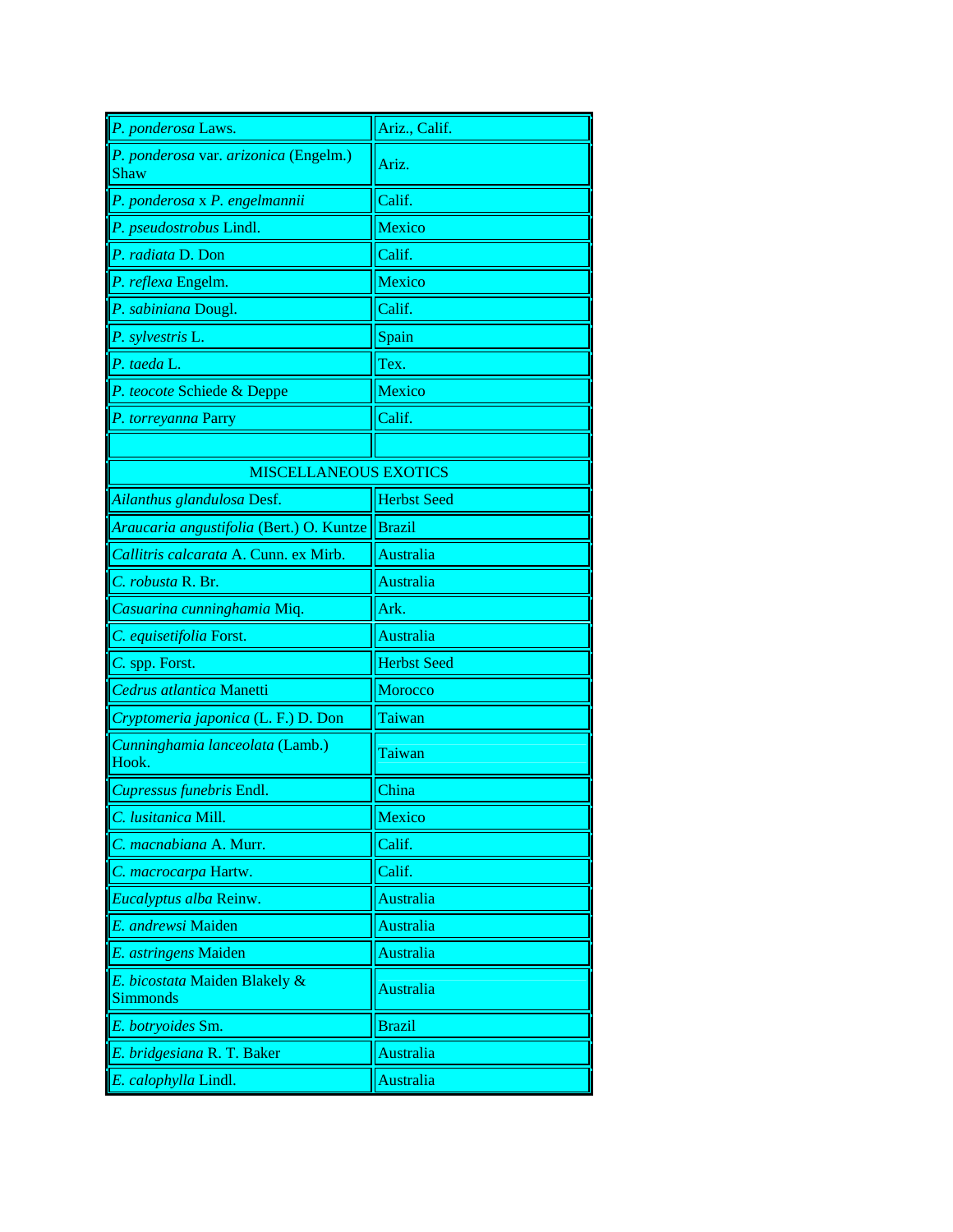| E. camaldulensis Dehn.                       | <b>Brazil</b>          |
|----------------------------------------------|------------------------|
| E. cinerea F. v. M.                          | Australia              |
| E. citriodora Hook.                          | Australia              |
| E. considiniana                              | Australia              |
| E. cornuta Labill                            | Australia              |
| E. crebra F. v. M.                           | Australia              |
| E. dalrympleana Maiden                       | Australia              |
| E. diversicolor F. v. M.                     | Australia              |
| E. fastigata Deane & Maiden                  | Australia              |
| E. ficifolia F. v. M.                        | France                 |
| E. globulus Labill                           | Australia via Calif.   |
| E. gomphocephala A. DC.                      | <b>Australia</b>       |
| E. grandis Hill ex Maiden                    | <b>Brazil</b>          |
| E. gunni Hook. f.                            | Australia              |
| E. haemastoma Sm.                            | Australia              |
| E. macarthuri Deane & Maiden                 | Australia              |
| E. macrorrhyncha F. v. M.                    | Australia              |
| E. maculata Hook.                            | France                 |
| E. melanophloia F. v. M.                     | France                 |
| E. melliodora A. Cunn.                       | Australia              |
| E. nitens Maiden                             | Australia              |
| E. paniculata Sm.                            | <b>Brazil</b> , France |
| E. paulistana                                | <b>Brazil</b>          |
| E. pilularis Sm.                             | Australia              |
| E. polyanthema x populifolia                 | France                 |
| E. populifolia Hook. f.                      | France                 |
| E. propinqua Deane & Maiden                  | <b>Brazil</b>          |
| E. punctata DC.                              | Australia              |
| E. racemosa crebra                           | <b>Brazil</b>          |
| E. radiata Sieb. ex DC.                      | Australia              |
| E. resinifera Sm.                            | <b>Brazil</b>          |
| E. robusta Sm.                               | Australia              |
| E. rostrata Schlechtend                      | France                 |
| E. saligna Sm.                               | <b>Brazil</b>          |
| E. siderophloia Benth.                       | Australia              |
| E. sideroxylon A. Cunn. ex Benth.<br>partim. | Australia              |